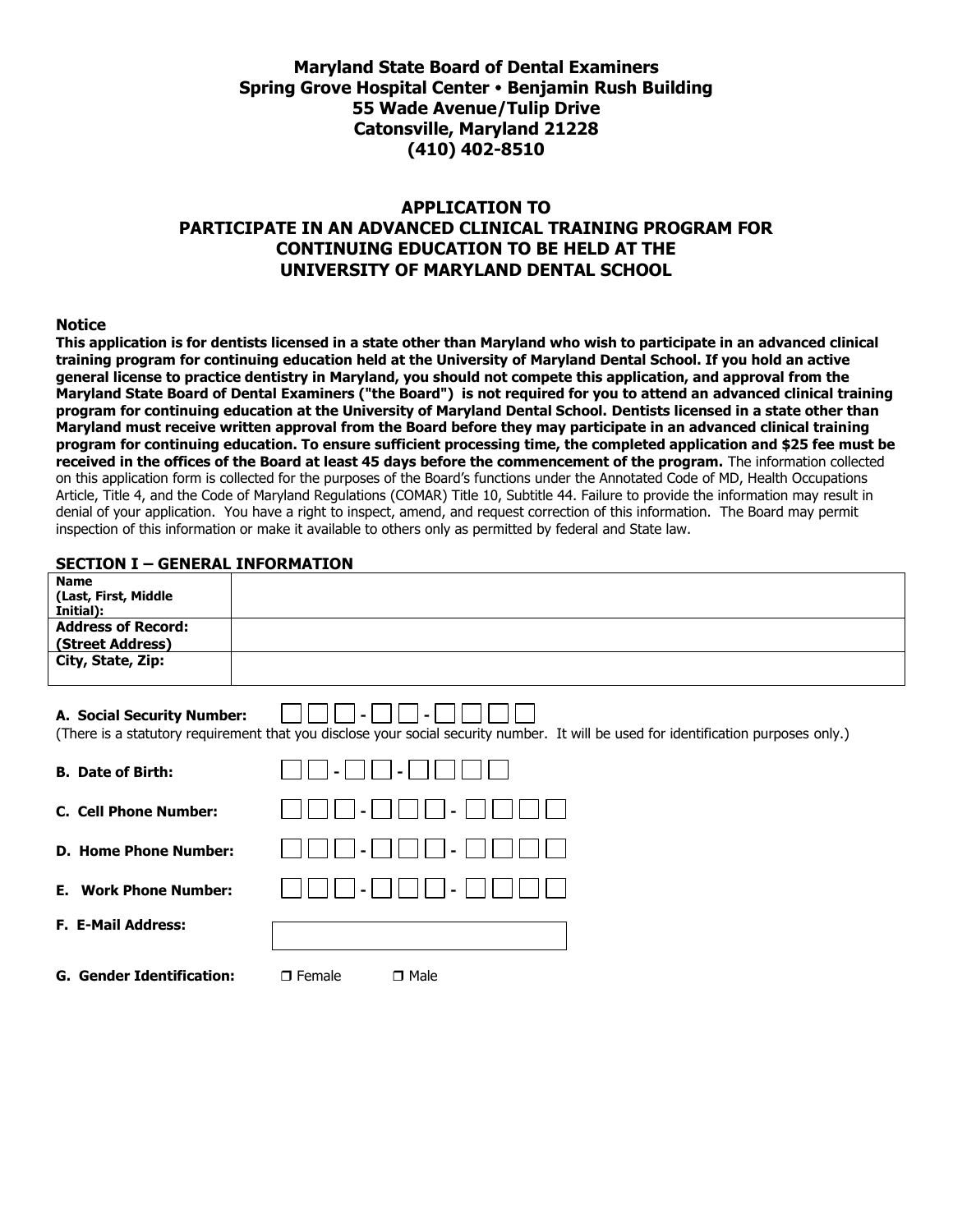## **H. Race/Ethnic Identification – Please check all that apply**

| Are you of Hispanic or Latino origin? Yes $\Box$ No $\Box$                                                                     |  |  |  |
|--------------------------------------------------------------------------------------------------------------------------------|--|--|--|
| (A person of Cuban, Mexican, Puerto Rican, South or Central American, or other Spanish culture or origin, regardless of race.) |  |  |  |

Select one or more of the following racial categories:

- 1. <sup>American Indian or Alaska Native (A person having origins in any of the original peoples of North or</sup> South America, including Central America, and who maintains tribal affiliations or community attachment.)
- 2.  $\Box$  Asian (A person having origin in any of the original peoples of the Far East, Southeast Asia, or the Indian subcontinent including, for example, Cambodia, China, India, Japan, Korea, Malaysia, Pakistan, the Philippine Islands, Thailand, and Vietnam.)
- 3.  $\Box$  Black or African American (A person having origins in any of the black racial groups of Africa.)
- 4. <sup>Native</sup> Hawaiian or other Pacific Islander (A person having origins in the original peoples of Hawaii, Guam, Samoa, or other Pacific Islands.)
- 5.  $\Box$  White (A person having origins in any of the original peoples of Europe, the Middle East, or North Africa.)

### **I. Licensure:**

List all states or jurisdictions in which you hold a dental license. Include license number(s).

| <b>State</b> | <b>License Number</b> | <b>Expiration Date</b> |  |
|--------------|-----------------------|------------------------|--|
|              |                       |                        |  |
|              |                       |                        |  |
|              |                       |                        |  |
|              |                       |                        |  |

## **Note: You must enclose with this application certified letter(s) with the state seal affixed from each state in which you hold or held a dental license verifying that the license is or was in good standing.**

# **SECTION II – ADVANCED CLINICAL TRAINING PROGRAM**

| A. Title of advanced clinical training program: |  |  |
|-------------------------------------------------|--|--|
|                                                 |  |  |

**B. Dates of program: \_\_\_\_\_\_\_\_\_\_\_\_\_\_\_\_\_\_\_\_\_\_\_\_\_\_\_\_\_\_\_\_\_\_\_\_\_\_\_\_\_\_\_\_\_\_\_\_\_\_\_\_\_\_\_\_\_\_\_\_**

**C. Number of continuing education hours: \_\_\_\_\_\_\_\_\_\_\_\_\_\_\_\_\_\_\_\_\_\_\_\_\_\_\_\_\_\_\_\_\_\_\_\_\_\_\_\_\_\_\_**

### **SECTION III - EDUCATION**

**A. School of graduation (Name, City, State, Country): \_\_\_\_\_\_\_\_\_\_\_\_\_\_\_\_\_\_\_\_\_\_\_\_\_\_\_\_\_\_\_\_\_\_\_\_\_\_\_\_\_\_**

**B. Date of graduation: \_\_\_\_\_\_\_\_\_\_\_\_\_\_\_\_\_\_\_ Degree earned: \_\_\_\_\_\_\_\_\_\_\_\_\_\_\_\_\_\_\_\_\_\_\_\_\_\_\_\_\_**

**\_\_\_\_\_\_\_\_\_\_\_\_\_\_\_\_\_\_\_\_\_\_\_\_\_\_\_\_\_\_\_\_\_\_\_\_\_\_\_\_\_\_\_\_\_\_\_\_\_\_\_\_\_\_\_\_\_\_\_\_\_\_\_\_\_\_\_\_\_\_\_\_\_\_\_\_\_\_\_\_\_\_\_\_\_\_**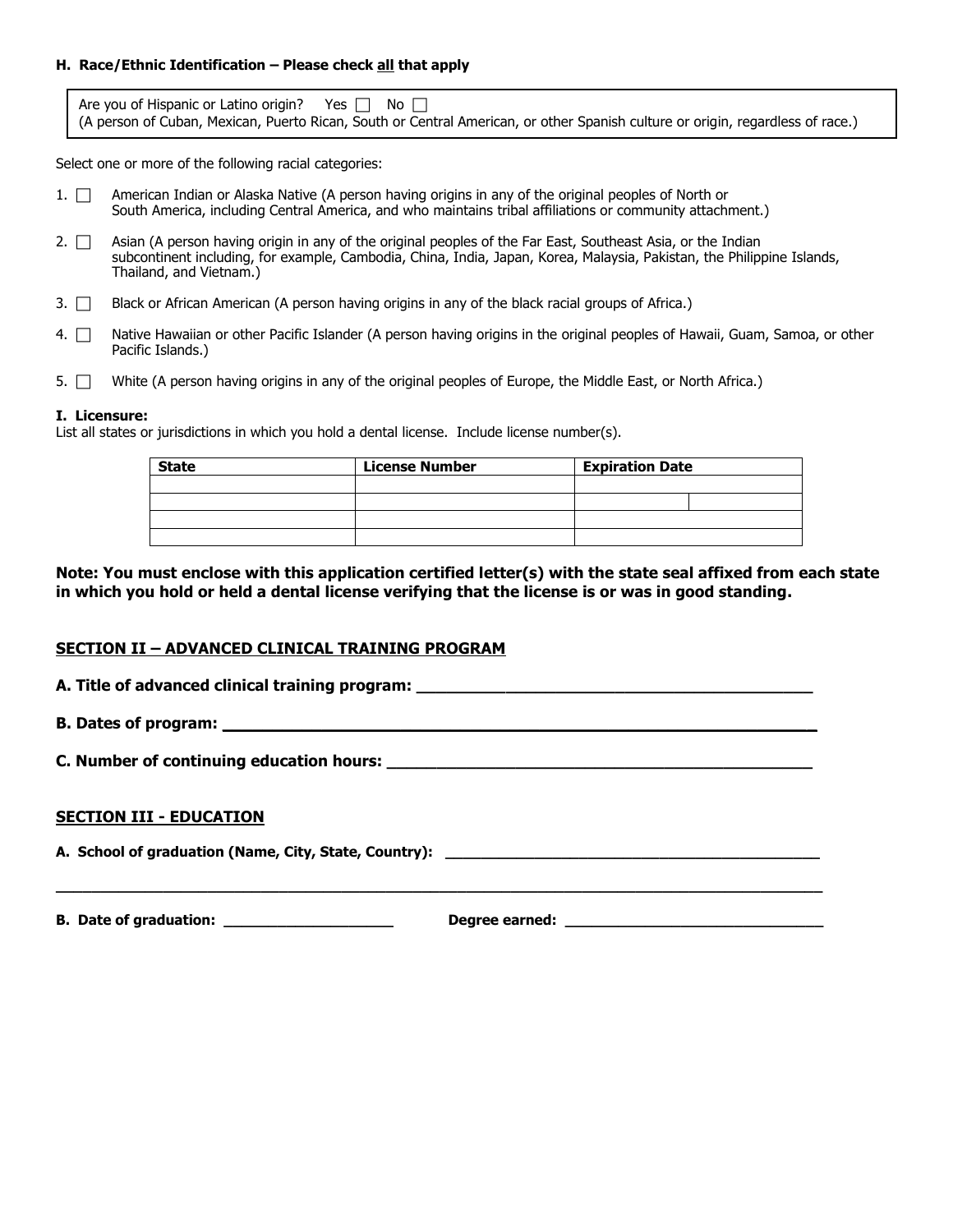## **SECTION IV - CHARACTER AND FITNESS**

### **If you answer "YES" to any question(s) in Section IV– Character and Fitness, attach a separate page with a complete explanation of each occasion. Each attachment must have your name in print, signature, and date.**

| <b>YES</b> | <b>NO</b> |                                                                                                                                                                                                                                                                                                                                                                                                                                                                                                                          |
|------------|-----------|--------------------------------------------------------------------------------------------------------------------------------------------------------------------------------------------------------------------------------------------------------------------------------------------------------------------------------------------------------------------------------------------------------------------------------------------------------------------------------------------------------------------------|
| $\Box$     | $\Box$    | a. Has any licensing or disciplinary board of any jurisdiction, including Maryland, or any federal entity denied your<br>application for licensure, reinstatement or renewal, or taken any action against your license, including but not<br>limited to reprimand, suspension, revocation, a fine, or non-judicial punishment? If you are under a Board Order<br>or were ever under a Board Order in a state other than Maryland you must enclose a certified legible copy of the<br>entire Order with this application. |
| $\Box$     | $\Box$    | b. Have any investigations or charges been brought against you or are any currently pending in any jurisdiction,<br>including Maryland, by any licensing or disciplinary board or any federal or state entity?                                                                                                                                                                                                                                                                                                           |
| $\Box$     | $\Box$    | c. Has your application for a dentist license been withdrawn for any reason?                                                                                                                                                                                                                                                                                                                                                                                                                                             |
| $\Box$     | $\Box$    | d. Has an investigation or charge been brought against you by a hospital, related institution, or alternative health<br>care system?                                                                                                                                                                                                                                                                                                                                                                                     |
| $\Box$     | $\Box$    | e. Have you had any denial of application for privileges, been denied for failure to renew your privileges or<br>limitation, restriction, suspension, revocation or loss of privileges in a hospital, related health care facility, or<br>alternative health care system?                                                                                                                                                                                                                                                |
| $\Box$     | $\Box$    | f. Have you pled guilty, nolo contendere, had a conviction or receipt of probation before judgment or other<br>diversionary disposition of any criminal act, excluding minor traffic violations?                                                                                                                                                                                                                                                                                                                         |
| $\Box$     | $\Box$    | g. Have you pled guilty, nolo contendere, had a conviction, or receipt of probation before judgment or other<br>diversionary disposition for an alcohol or controlled dangerous substance offense, including but not limited to<br>driving while under the influence of alcohol or controlled dangerous substances?                                                                                                                                                                                                      |
| $\Box$     | $\Box$    | h. Do you have criminal charges pending against you in any court of law, excluding minor traffic violations?                                                                                                                                                                                                                                                                                                                                                                                                             |
| $\Box$     | $\Box$    | i. Do you have a physical condition that impairs your ability to practice dentistry?                                                                                                                                                                                                                                                                                                                                                                                                                                     |
| $\Box$     | $\Box$    | j. Do you have a mental health condition that impairs your ability to practice dentistry?                                                                                                                                                                                                                                                                                                                                                                                                                                |
| $\Box$     | $\Box$    | k. Have the use of drugs and/or alcohol resulted in an impairment of your ability to practice dentistry?                                                                                                                                                                                                                                                                                                                                                                                                                 |
| $\Box$     | $\Box$    | I. Have you illegally used drugs?                                                                                                                                                                                                                                                                                                                                                                                                                                                                                        |
| $\Box$     | $\Box$    | m. Have you surrendered or allowed your license to lapse while under investigation by any licensing or disciplinary<br>board of any jurisdiction, including Maryland, or any federal or state entity?                                                                                                                                                                                                                                                                                                                    |
| $\Box$     | $\Box$    | n. Have you been named as a defendant in a filing or settlement of a malpractice action?                                                                                                                                                                                                                                                                                                                                                                                                                                 |
| $\Box$     | $\Box$    | o. Has your employment been affected or have you voluntarily resigned from any employment, in any setting, or<br>have you been terminated or suspended, from any hospital, related health care or other institution, or any federal<br>entity for any disciplinary reasons or while under investigation for disciplinary reasons?                                                                                                                                                                                        |

The Well Being Committee assists dentists and their families who are experiencing personal problems. The Committee has helped many dentists over the years with problems such as stress, drug dependence, alcoholism, depression, medical problems, infectious diseases, neurological disorders and other illnesses that cause impairment. For more information, go to **www.dentistwellbeing.com.**

# **Incomplete applications will be returned and will be subject to a \$50.00 application reprocessing fee.**